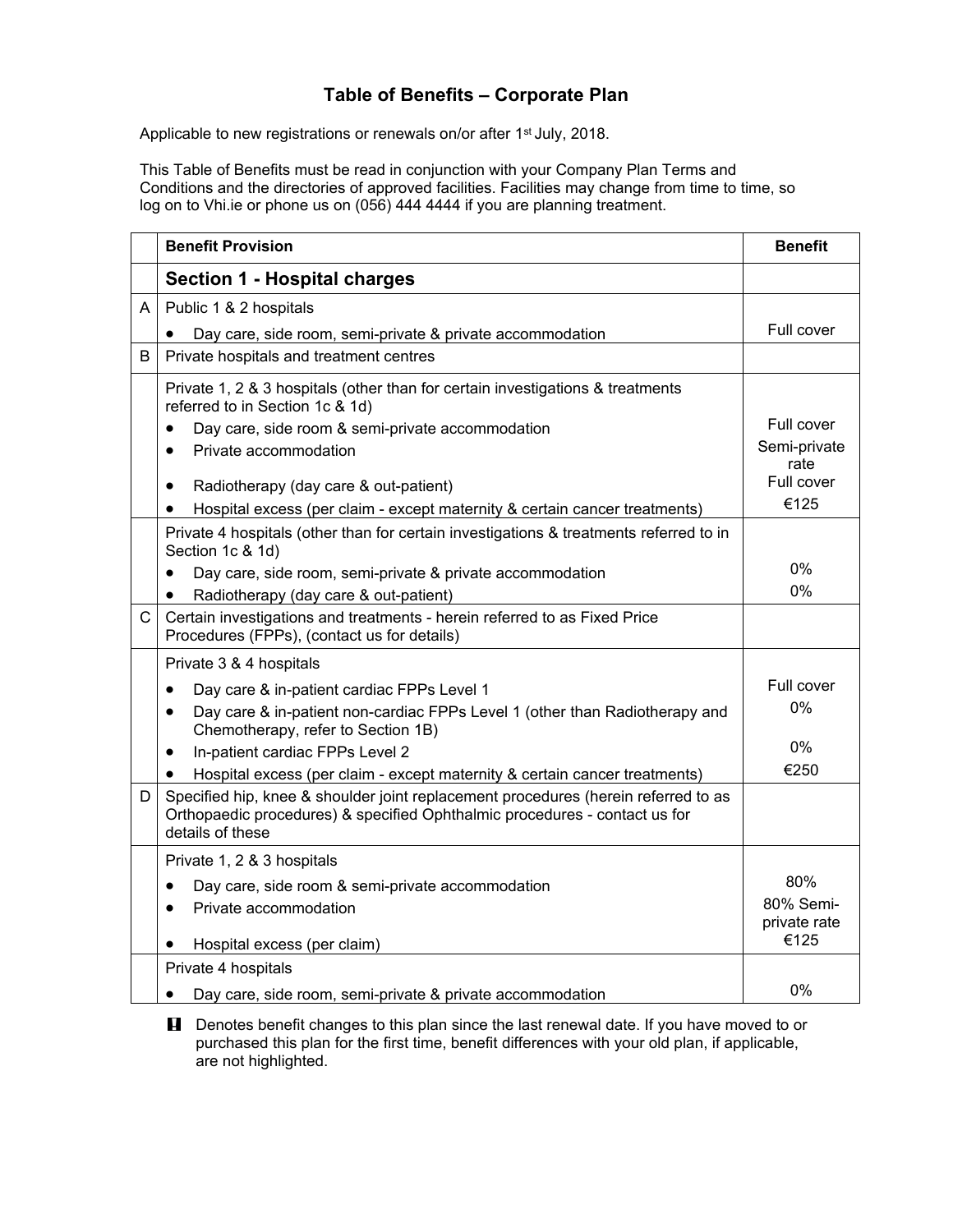|   | When carried out as a Fixed Price Procedure (contact us for details)                            |                                    |
|---|-------------------------------------------------------------------------------------------------|------------------------------------|
|   | Private 3 & 4 hospitals                                                                         | 0%                                 |
|   | <b>Section 2 - Consultants' fees/GP procedures</b>                                              |                                    |
| A | In-patient treatment, day-care/side room/out-patient & GP procedures                            |                                    |
|   | Participating consultant/GP<br>٠                                                                | Full cover                         |
|   | Non-participating consultant/GP                                                                 | Standard<br>benefit                |
|   | Section 3 - Psychiatric cover (read in conjunction with Section<br>1)                           |                                    |
| A | In-patient psychiatric cover                                                                    | 100 days                           |
| В | Day care psychiatric treatment for approved day care programmes                                 | Contact us for<br>further details  |
| C | In-patient treatment for alcoholism, drug or other substance abuse in any 5 year<br>period      | 91 days                            |
| D | Out-patient mental health treatment (in an approved out-patient mental health<br>$centre$ ) $H$ |                                    |
|   | Mental health assessment in every 2 year period                                                 | €100 per<br>member                 |
|   | Mental health therapy, 7 visits<br>$\bullet$                                                    | €75 per visit                      |
|   | <b>Section 4 - Maternity &amp; Baby</b>                                                         |                                    |
| A | Normal confinement                                                                              |                                    |
|   | Public hospital benefit (up to 3 days)<br>Caesarean delivery (as per hospital benefits listed)  | Full cover<br><b>Refer Section</b> |
|   | Home birth benefit                                                                              | €3,500                             |
| В | In-patient maternity consultant fees (per Schedule of Benefits for Professional<br>Fees)        | Agreed<br>charges                  |
| С | Post-natal home nursing                                                                         |                                    |
|   | Following 1 nights stay<br>$\bullet$                                                            | €1,200                             |
|   | Following 2 nights stay                                                                         | €600                               |
| D | Maternity & Baby Bundle                                                                         |                                    |
|   | Maternity Yoga and Pilates classes<br>٠                                                         | 75% cover up                       |
|   | One maternity scan                                                                              | to a combined                      |
|   | Breast-feeding consultations                                                                    | limit of €600                      |
|   | Baby massage classes                                                                            | and                                |
|   | Baby swim classes                                                                               | no excess                          |
|   | Ante natal course                                                                               |                                    |
|   | Section 5 - Cancer care and other benefits <b>H</b>                                             |                                    |
| A | Genetic testing for cancer                                                                      |                                    |
|   | Initial consultation for genetic testing for cancer *<br>٠                                      | 50% cover                          |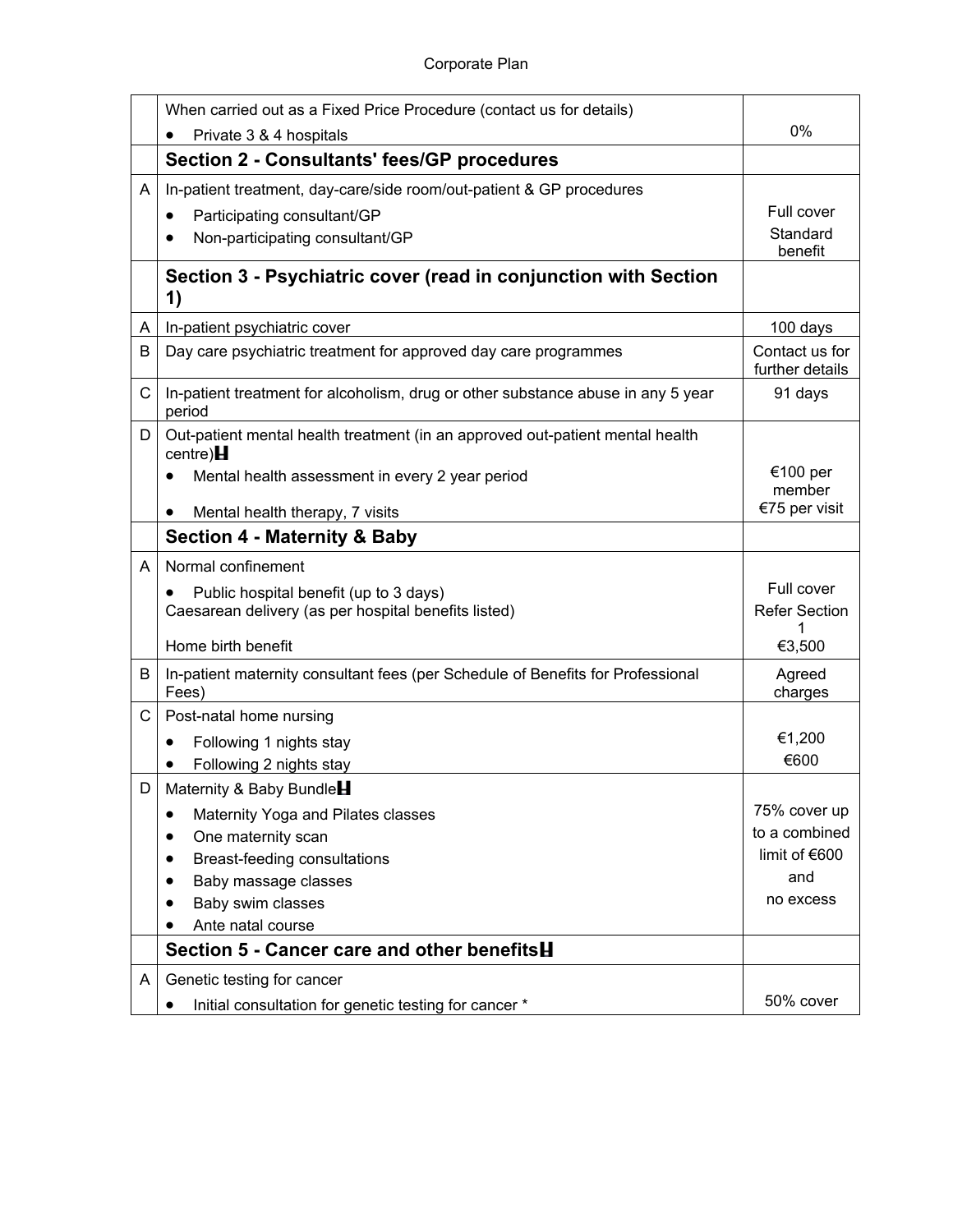|     | Genetic test - for specified genetic mutations to be carried out in an approved<br>clinic *                                                                                                                                                    | Full cover                                                                         |
|-----|------------------------------------------------------------------------------------------------------------------------------------------------------------------------------------------------------------------------------------------------|------------------------------------------------------------------------------------|
|     | Preventative (Prophylactic) treatment following on from the genetic test<br>* These benefits are available immediately for existing Vhi customers with no<br>waiting periods. There is a 26 week new conditions waiting period for new joiners | Covered up to<br>the levels for<br>hospital<br>treatment<br>listed in<br>Section 1 |
| B   | and a two year waiting period for transfers from another insurer<br>Mammograms in an approved mammogram centre in each 24 month period,<br>covered in accordance with our rules (contact us for details)                                       | Full cover                                                                         |
| C   | Cancer care support - one night's accommodation for each treatment                                                                                                                                                                             | €100 per night                                                                     |
| D   | Manual lymph drainage following cancer treatment - 10 visits                                                                                                                                                                                   | €50 per visit                                                                      |
| E   | Clinical psychology counselling for oncology treatment (psycho oncology<br>counselling) - 10 visits                                                                                                                                            | <b>Refer Section</b><br>9                                                          |
| F   | Additional cancer support benefits                                                                                                                                                                                                             |                                                                                    |
|     | Wig/ hairpiece, post-mastectomy bra, swimsuit, surgical prosthesis following<br>cancer treatment<br>No excess applies, but subject to the benefit maximum for medical and surgical<br>appliances set out below                                 | Full cover                                                                         |
| G I | Other benefits in Section 5                                                                                                                                                                                                                    |                                                                                    |
|     | Vhi Healthcare approved medical and surgical appliances - subject to an excess of<br>€300 per member per year (contact us for details of eligible appliances)                                                                                  | €6,500 per<br>member year                                                          |
|     | Convalescent care - first 14 nights                                                                                                                                                                                                            | €30 per night                                                                      |
|     | Vhi Hospital@Home                                                                                                                                                                                                                              | Full cover                                                                         |
|     | Child home nursing - 28 days per calendar year                                                                                                                                                                                                 | €100 per day                                                                       |
|     | Parent accompanying child - 14 days per calendar year, following a stay in excess<br>of 3 days in hospital                                                                                                                                     | €100 per day                                                                       |
|     | <b>Vhi VisionCare</b>                                                                                                                                                                                                                          |                                                                                    |
|     | Vhi VisionCare E-Screen (available through Vhi.ie/myvhi)<br>٠                                                                                                                                                                                  | Full cover                                                                         |
|     | Comprehensive eye exam carried out by a VSP eye-care professional in each<br>24 month period - subject to Vhi VisionCare E-Screen referral                                                                                                     | Full cover                                                                         |
|     | <b>Section 6 - Transport costs</b>                                                                                                                                                                                                             |                                                                                    |
| A   | Transport costs (covered in accordance with our rules)                                                                                                                                                                                         | Agreed<br>charges                                                                  |
|     | Section 7 - Cover outside Ireland                                                                                                                                                                                                              |                                                                                    |
| A   | Emergency treatment abroad                                                                                                                                                                                                                     | €100,000                                                                           |
| B   | Elective treatment abroad (subject to prior approval)                                                                                                                                                                                          |                                                                                    |
|     | Surgical procedures available in Ireland (as per level of cover in Ireland)<br>Treatment not available in Ireland                                                                                                                              | €100,000<br>€100,000                                                               |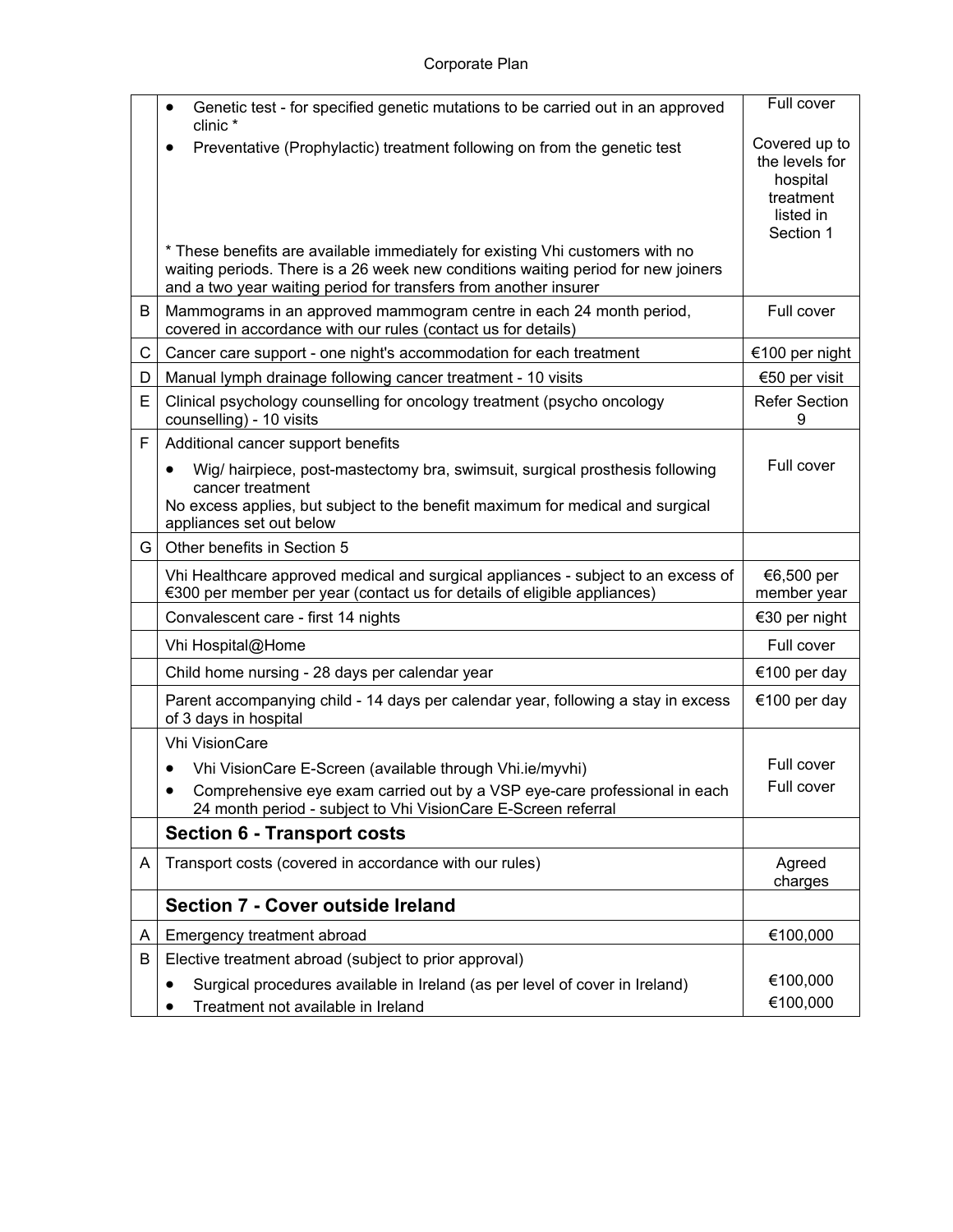|    | <b>Section 8</b>                                                                                                                                                                                                                                                     |                    |
|----|----------------------------------------------------------------------------------------------------------------------------------------------------------------------------------------------------------------------------------------------------------------------|--------------------|
| A  | In-patient MRI scans (covered in accordance with Section 1)                                                                                                                                                                                                          | Agreed<br>charges  |
| В  | Out-patient MRI scans                                                                                                                                                                                                                                                |                    |
|    | Category 1 - approved MRI centres<br>٠                                                                                                                                                                                                                               | Full cover         |
|    | Category 2 - approved MRI centres, agreed MRI charges & consultant<br>Radiologists fees (subject to an excess of €125 per scan)                                                                                                                                      | Full cover         |
| С  | PET-CT scans (covered in accordance with our rules)                                                                                                                                                                                                                  | Agreed<br>charges  |
| D. | CT Scans (covered in accordance with our rules) $\blacksquare$                                                                                                                                                                                                       | Full cover         |
|    | Section 9 – Day-to-day medical expenses (benefits are per visit,<br>per member, unless otherwise indicated) H                                                                                                                                                        |                    |
| A  | General practitioner - unlimited visits                                                                                                                                                                                                                              | 50%                |
| B  | Consultant consultation - unlimited visits                                                                                                                                                                                                                           | 50%                |
| C  | Pathology - consultants' fees                                                                                                                                                                                                                                        | 50%                |
| D  | Radiology - consultants' fees for professional services                                                                                                                                                                                                              | 50%                |
| E. | Pathology/Radiology or other diagnostic tests (refer to Section 8 for out-patient<br>MRI benefits) - 50% of agreed charges in an approved out-patient centre. Contact<br>us for details of eligible diagnostic tests and reimbursements                              | €300 per year      |
| F  | Pre- and post-natal care (combined visits)                                                                                                                                                                                                                           | €250               |
| G  | Dental practitioner - 7 visits                                                                                                                                                                                                                                       | €25                |
| H  | Practice nurse - unlimited visits                                                                                                                                                                                                                                    | 50%                |
|    | STI screening                                                                                                                                                                                                                                                        | Up to €100         |
| J  | Physiotherapist - 7 visits                                                                                                                                                                                                                                           | €25                |
| K. | Clinical Psychologist - 7 visits                                                                                                                                                                                                                                     | €25                |
| L  | Acupuncturists, Chiropractors, Osteopaths, Physical therapists, Reflexologists -<br>unlimited visits                                                                                                                                                                 | 50%                |
| Μ  | Chiropodists/Podiatrists, Dieticians, Occupational therapists, Speech therapists,<br>Orthoptists - unlimited visits                                                                                                                                                  | 50%                |
| N  | Optical – eye tests and glasses/contact lenses – 75% of charges in each 24 month<br>period ( $\textdegree$ Payment will be made directly to the provider if attending a VSP network<br>provider, and will not be subject to the annual excess or the annual maximum) | €55^               |
| O  | Hearing test in each 2 year period                                                                                                                                                                                                                                   | €25                |
| P  | Health screening - in each 24 month period, covered in accordance with our rules<br>(contact us for details) *                                                                                                                                                       |                    |
|    | Lifestage screening programme in a Vhi Medical Centre                                                                                                                                                                                                                | €150 per<br>screen |
|    | Dexa scans in an approved dexa scan centre<br>$\bullet$                                                                                                                                                                                                              | 50% cover          |
| Q  | Accident & emergency cover - 2 visits                                                                                                                                                                                                                                | €75                |
| R. | Clinical psychology counselling for oncology treatment (psycho oncology<br>counselling)* - 10 visits                                                                                                                                                                 | €50 per visit      |